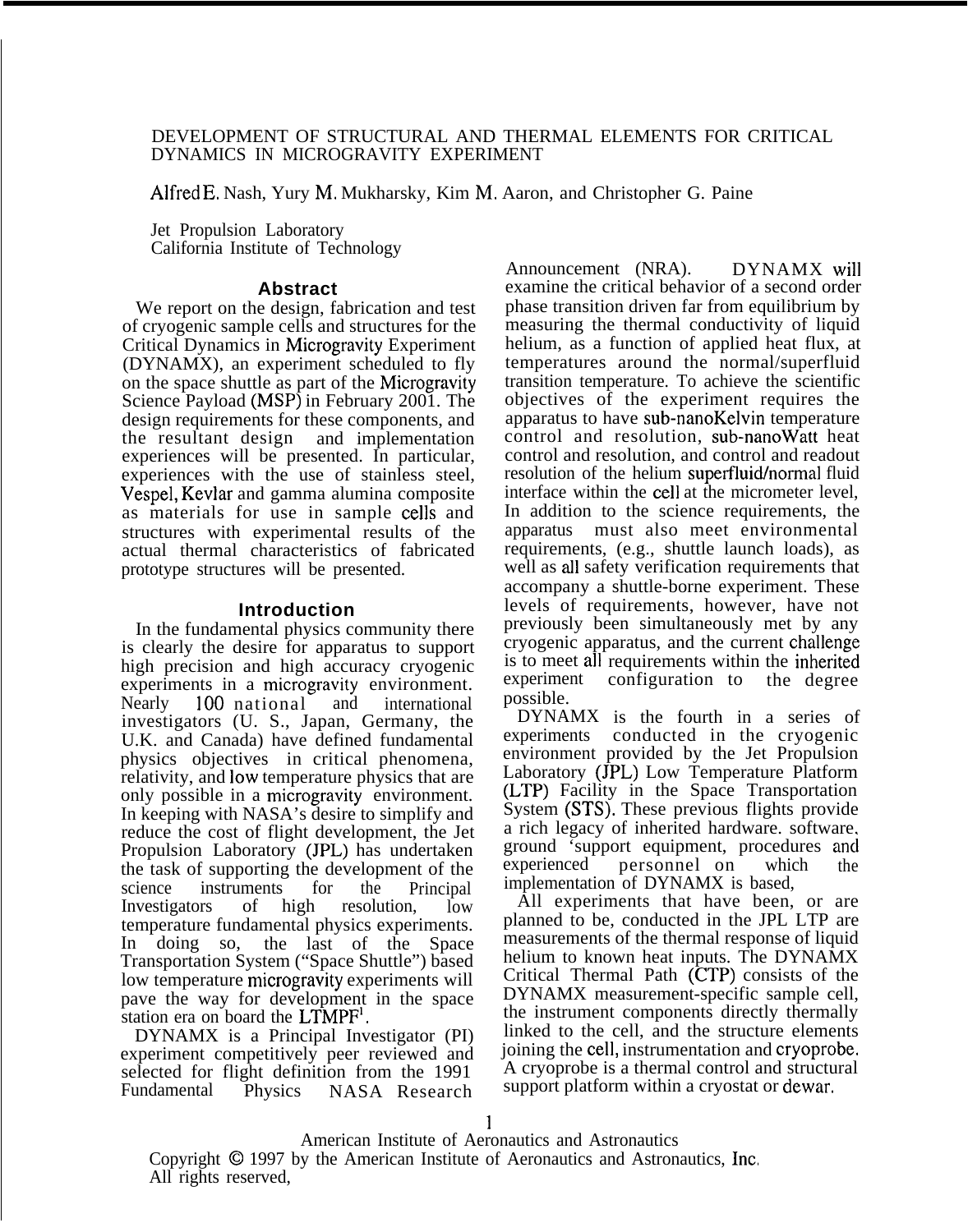

. . .

.

Figure 1: The JPL Low Temperature Platform



Figure 2: Cryoprobe and CTP within the flight cryostat

In the DYNAMX experiment, heat is applied to one end of a right cylindrical sample cell of helium and is extracted from the other end, Over the range of interest, normal and superfluid phases of helium can simultaneously exist in the sample cell, separated by an interface region. By varying the heat flow in and out of the cell, the interface can be quasistatically moved back and forth between the hot and cold ends of the cell, allowing the temperature with respect to interface position to be measured by thermal probes embedded in the walls of the sample cell,





The cell contains three sidewall probes, which are made from rings of thin high thermal conductivity material hermetically sandwiched between cell wall segments of low thermal conductivity y material. The endcaps of the sample cell needs to be made from material that has high thermal conductivity to provide uniform heat flow across the endcap, and that has low mass to minimize the stray heating that comes from the cosmic ray environment in earth orbit.

Temperature readout is obtained with High Resolution Thermometers (HRTs) of design similar to those used in the Lambda Point Experiment (LPE) and the Confined Helium Experiment  $(CHeX)^2$ . Unlike LPE and CHeX, for DYNAMX each of the four HRTs supported by the LTP is an independent data channel (LPE and CHeX used the HRTs for two data channels with redundancy on each channel). To control thermal crosstalk between thermometers (each reading a different temperature), as well as to control crosstalk between the thermometers and different locations on the cell, a new supporting structure has been developed.

#### **Development Requirements**

The functional requirements of the laboratory prototype development are:

- . The prototype shall interface with the PI's existing cryoprobe.
- The prototype shall be modular and permit access to allow the. hardware to be iterated as the performance requirements are better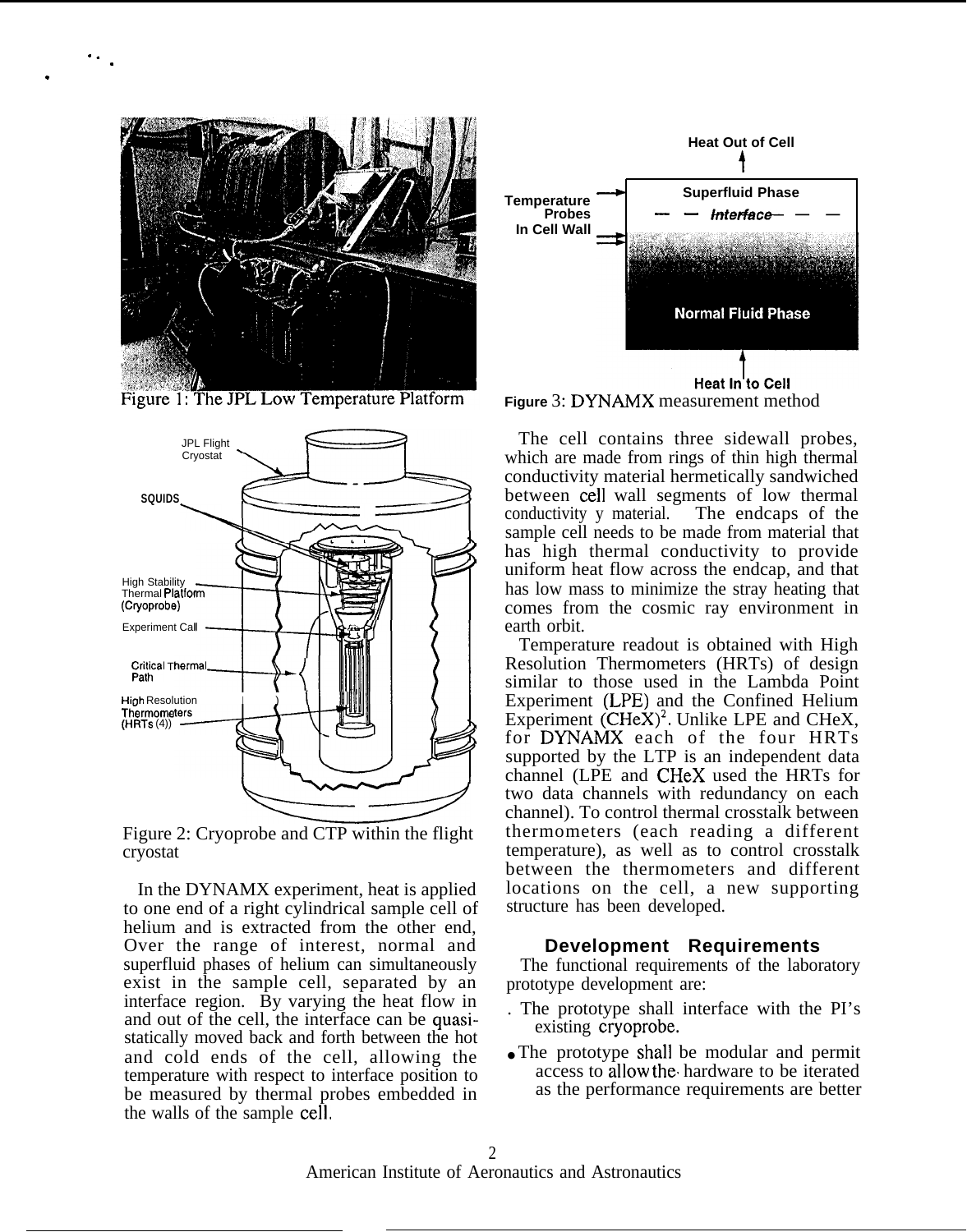understood through a combination of testing and analysis

. The prototype shall include:

. .

.

- . A sample cell with three sidewall temperature probes
- . A nano Kelvin stable thermal reservoir (as a heat sink for the cell)
- . A superfluid leak tight cryogenic valve
- A pressure stabilization device
- . Germanium resistance thermometry
- . Cell and thermal reservoir heaters
- Mounting structure for the cell, reservoir and all instrumentation.
- Fast  $( $6$  month) design and$ implementation to maximize PI test time.
- The prototype shall be adaptable to a design that will fit within the existing JPL LTP.

The performance requirements of the laboratory prototype are:

- The prototype shall apply heat current densities of 5 c Q  $<$  70 nW/cm<sup>2</sup> through the cell with better than 1 % accuracy and **precision.**
- The prototype shall read the temperature of helium at the level of each sidewall probe over the range of measurement  $(2.2K \pm$  $10\mu$ K) with better than 0.2 nK accuracy and precision
- The prototype shall read the temperature of the helium at the level of each sidewall probe with better than  $12 \mu m$  accuracy and precision.
- The prototype shall stabilize the Pressure within the cell such that the (pressure dependant) superfluid/normal fluid transition temperature is accurate and precise to better than 0.2 nK.

The flight environmental requirements on the laboratory prototype development are:

- The prototype cell shall be superfluid leak tight after launch load shake,
- The prototype materials shall be chosen to reduce the effects of on orbit heating due to cosmic rays to within the performance

requirement levels (to be confirmed by analysis),

### **Design**

The principal challenges in developing the sample cell were:

- Identifying cell wall materials and dimensions, and implementations that yielded the required thermal and spatial accuracy and precision.
- Developing an implementation that was superfluid tight and rugged enough to withstand launch load vibration and repeated thermal cycling.
- Accomplishing the development within the schedule.

A combination of low<sup>3</sup> and high<sup>4</sup> resolution thermal modelling successfully identified a small number of candidate materials. "Proof of concept" single probe cells were made using the candidate materials and testing results revealed the most promising approach for a cell meeting all of the development requirements (see discussion in the Fabrication section below).

The final cell design utilizes Vespel as a sidewall material, with 190  $\mu$ m X 76  $\mu$ m steps at the joints to the 50  $\mu$ m copper foil probes. The segments are bonded to the copper foils using Hysol 9330 epoxy in a channel accessible from the exterior of the cell. High purity (> **99.99%)** aluminum has been chosen for the endcap material to meet the cosmic ray impact requirement.

The stringent limits on heat leaks into the CTP led to a design which utilized Vespel for the flexures isolating the cell and thermometers from the cryoprobe, The stringent limits on heat leaks within the CTP led to a design which utilized  $127$  and  $254 \mu m$  thick  $304$  stainless steel shim stock, bent and spot welded into "box" like elements for structural elements supporting the cell and thermometers while maintaining their thermal isolation from each other. The thermal reservoir is filled with Copper Ammonium Bromide (CAB) which has a Curie temperature just below the reservoir operating point, and provides the necessary heat capacity per unit volume for the unit's use as a stable heat sink.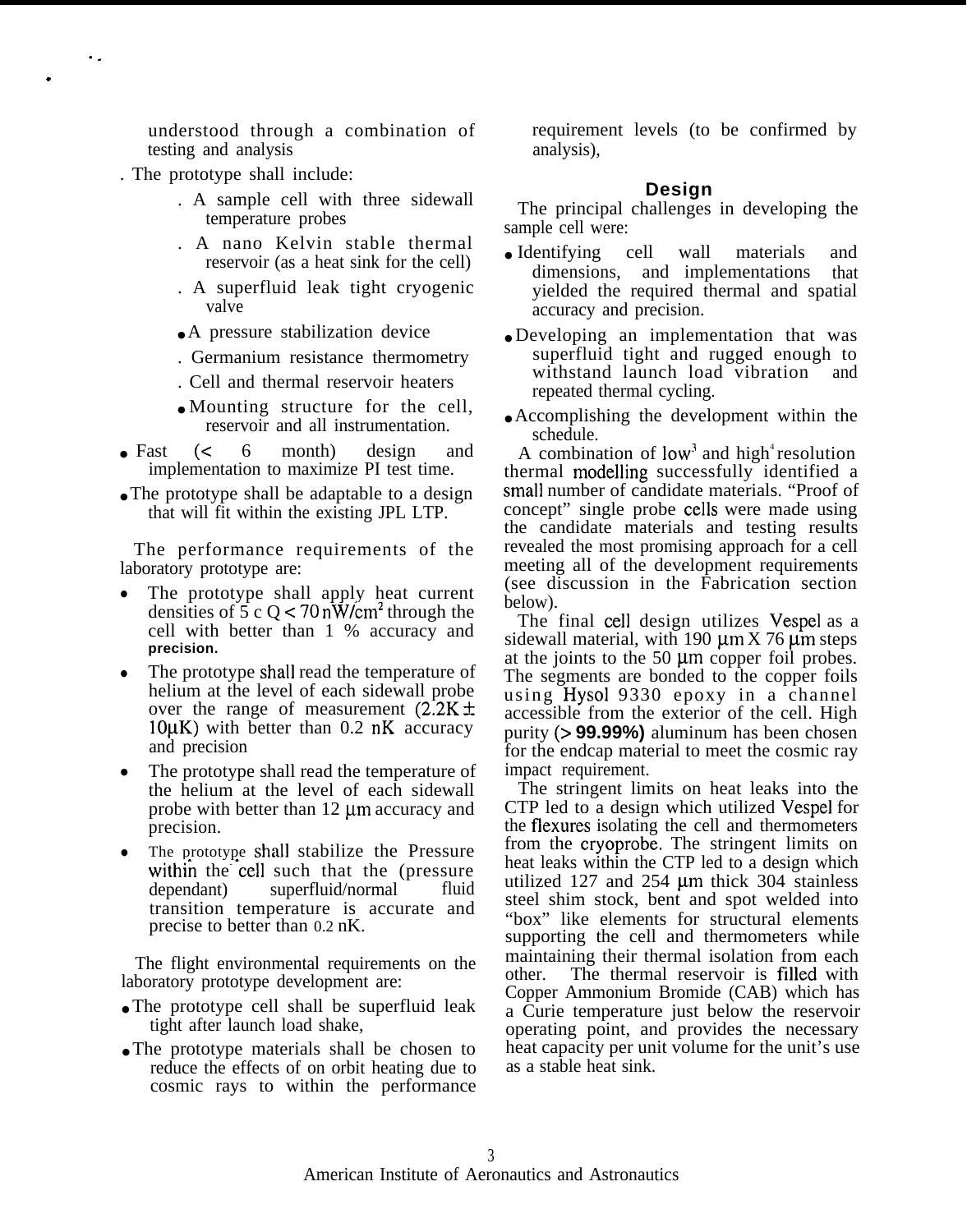

. . . ●

Figure 4: Rendering of cell cross section



#### **Fabrication**

"Proof of concept" single probe cells were made using the candidate materials identified by<br>thermal modelling. Diffusion welding of Diffusion welding of cupro-nickel sidewalls to copper probes was abandoned' after repeated attempts failed to produce a joint that would remain hermetic over the full range of expected operating pressures within the cell. Although hermetic cells were produced using gamma alumina composite (tube) sidewalls epoxied to copper probes, the approach was ultimately abandoned after it was decided that producing cells with the necessary probe spacing accuracy and precision (particularly parallelism) would lead to significant schedule risk,

Vespel sidewall cells containing three sidewall probes made from rings of high thermal conductivity copper as thin as  $25 \mu m$ can now be routinely built and tested. Cells of interior diameter 1,8 cm and wall segments of 508 and  $762 \mu m$  thickness have been tested. Probe spacings (segment lengths) as small as  $330 \mu m$  have been achieved in a superfluid leak tight cells.

### **Test Results**

Cells of both preliminary (gamma aluminum walks) and present (Vespel  $SP-1$ ) walls designs have been subjected to series of tests to verify their leak tightness and survivability in operation. Since it is known that the cell will be subjected to several thermal cycles during testing of the apparatus, the cells are subjected to at least 5 thermal cycles between the room temperature and 77K. After thermal cycles the cells are leak tested in the configuration maximally resembling operating environment: each cell is placed in a vacuum can. It is cooled down to 1.5 K and filled with Helium, which condenses into the cell, forming superfluid there. The level of Helium content in the vacuum can is constantly monitored with a mass spectrometer leak detector. Stationary increase of the Helium content indicates failure of the cell. This test is more sensitive than regular leak test with Helium gas. No cell that passed through the preliminary screening failed superfluid leak test. Finally, the pressure of superfluid Helium inside the cell is increased to 0.4 MPa to ensure that the cell will survive internal pressure it will be subjected to during operation and tests (less than 0.1 MPa). Two of the cells have been tested to destruction at 1.5 K by increasing the internal pressure. One of the cells leaked when the internal pressure reached 1.5 MPa. The other cell survived the maximum pressure achievable in this type of tests: 2.4 MPa (Helium solidification pressure).

Several tests have been performed to verify that the implementations are consistent with the design assumptions, In particular, the thermal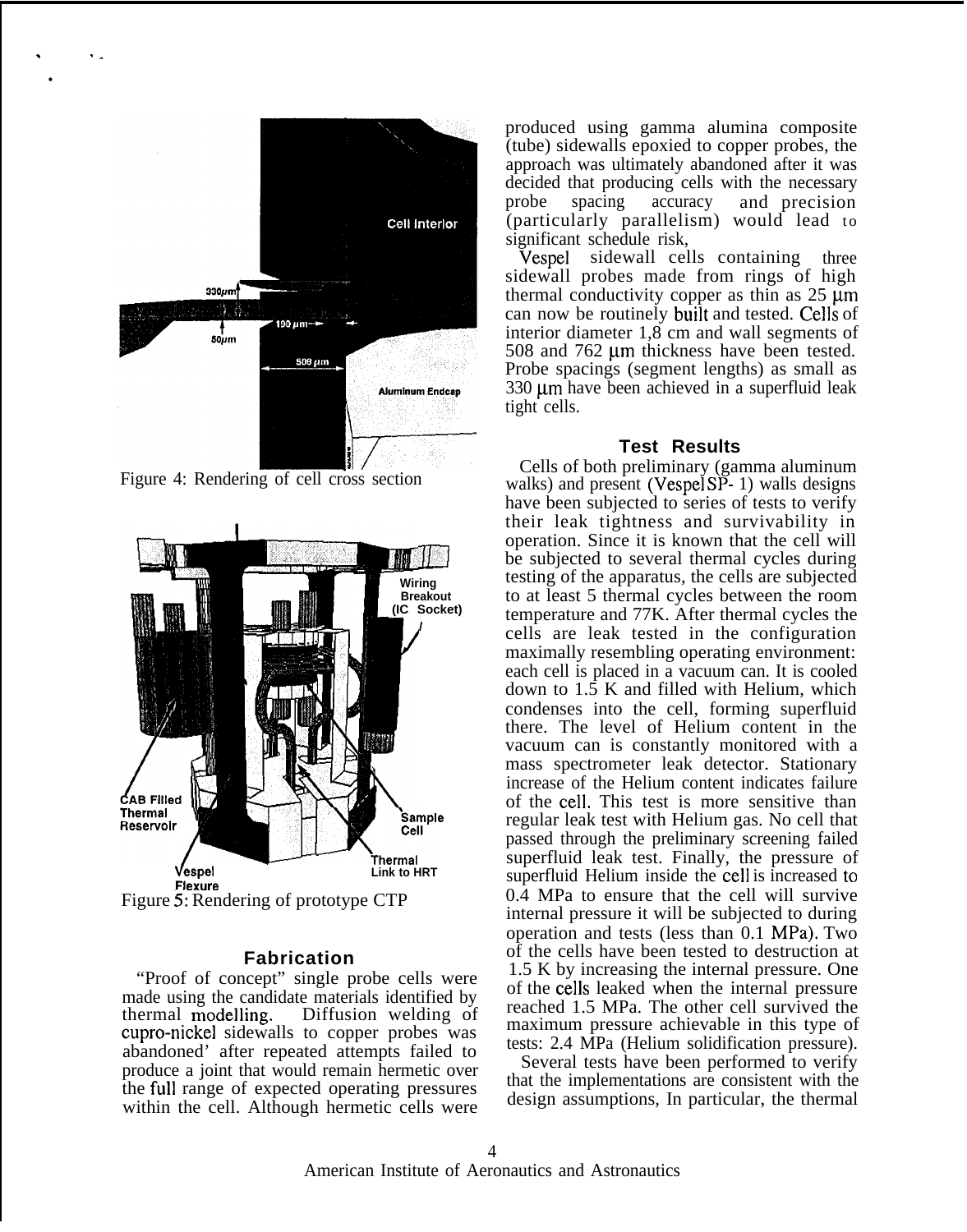conductivity of the materials utilized in the construction of the CTP have been measured and found to be in the range of assumptions used in the thermal modelling.

.,, .  $\mathbf{r}$ 

.





In addition, the interior surface and dimensions of a completed cell have been examined with optical and scanning electron microscopy, The surface roughness and probe spacing accuracy and precision were found to be within the allowed variation.



Figure 7: Scanning Electron Micrograph of a sectioned Vespel sidewall cell.

A shake test was performed to verify the mechanical integrity of the DYNAMX probe cell. The applied levels shown in the figure are based on typical STS launch levels modified by the transfer function of the cryoprobe which amplifies certain frequencies. The transfer function is based on a NASTRAN (finite element) model of the cryoprobe that was developed for the LPE flight. The different acceleration levels in the two directions are based on the different response of the cryoprobe in the two directions (longitudinal and lateral). The cryoprobe has a lateral bending mode near 55 Hz. Although the levels for these tests are quite severe, the cell survived easily and was found to remain leak-tight to superfluid helium after the shake. Crude estimates predicted factors of safety for the epoxy joints much greater than 5, so there was no expectation of structural failure. However, prior to the test, there was uncertainty about whether or not the joints would remain superfluid leak tight. The shake was performed with the cell surrounded by gaseous nitrogen at temperatures below 100 K. In cooling from room temperature, most of the deformation occurs by this temperature,